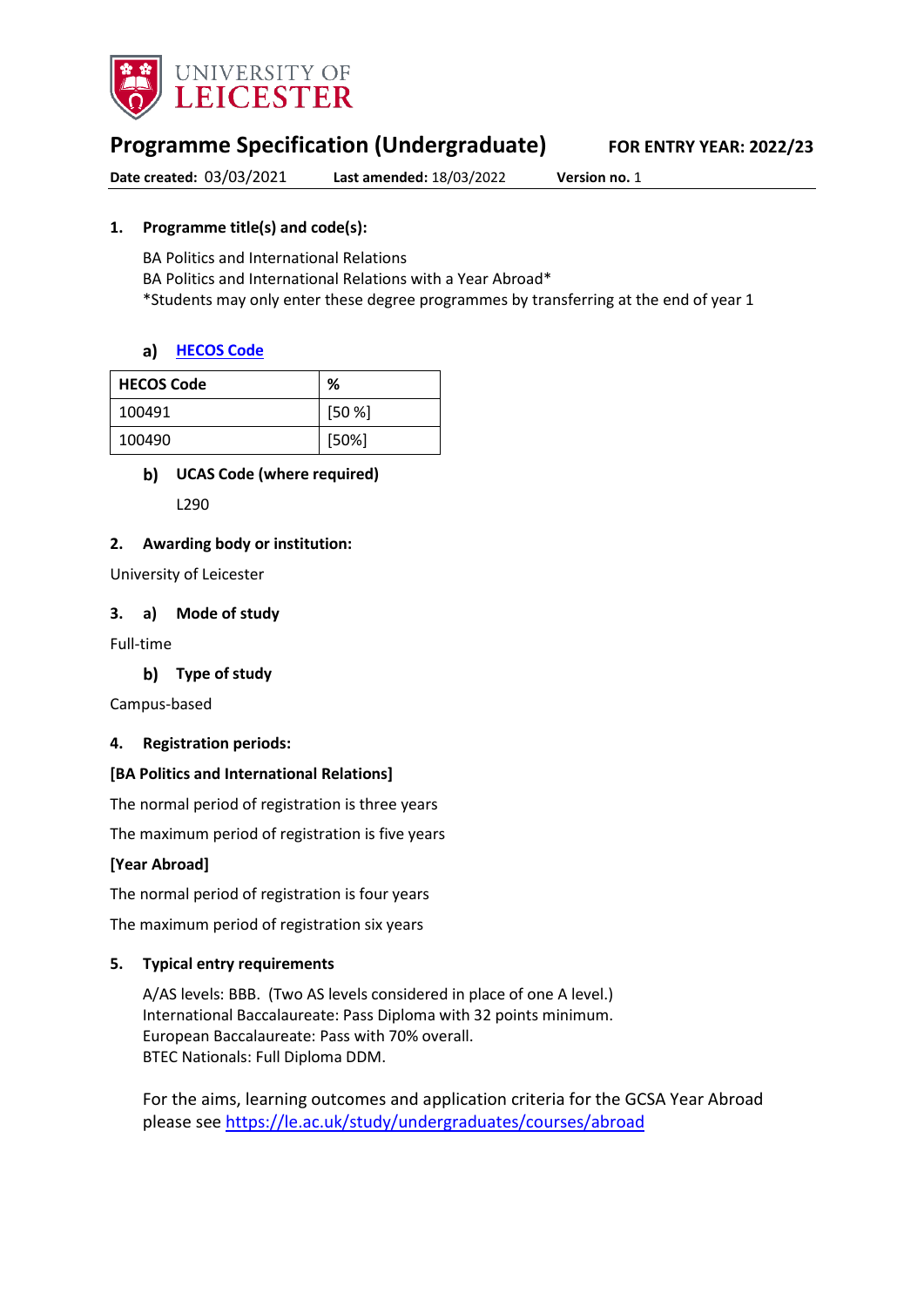### **6. Accreditation of Prior Learning**

APL will not be accepted for exemptions from individual modules, however may be considered for direct entry to year 2, on a case by case and subject to the general provisions of the University APL policy.

#### **7. Programme aims**

The programme aims to *[write for the student audience]*

The BA International Relations programme aims to:

- provide a rigorous, coherent and attractive curriculum in Politics and International Relations that draws on the Department's research expertise and teaching strengths;
- provide a supportive, stimulating and challenging learning experience for students;
- ensure that students acquire a good knowledge and understanding of a range of theoretical approaches in Politics and International Relations;
- enable students to understand and apply theories and concepts to analyse and explain historical and contemporary developments in Politics and International Relations;
- develop in students a capacity to think critically about a range of key analytical issues in Politics, including political theory and government as well as International Relations
- provide students with a solid knowledge of key areas in and understanding of the main developments in Politics and International Relations since 1945 so that they are able to account for the historical origins of contemporary world politics;
- provide students with the knowledge and skills to think critically about contemporary developments in UK and world politics;
- assist students to develop a range of cognitive and social skills relevant to their intellectual, vocational and personal development;
- equip graduates with skills of research and analysis as a foundation for further study at postgraduate level in International Relations and cognate disciplines.

For those on the Year Abroad:

- provide an opportunity for Leicester students to spend their third year abroad, studying at a partner institution in Europe as part of the European Erasmus framework exchange program or a partner institution on another continent as part of the Study Abroad exchange programme;
- develop study skills in another university following a guided programme of learning for the period spent abroad;
- provide an opportunity for exchange students from partner institutions in another country to study in the United Kingdom;
- provide and build on links between the University of Leicester and its partner institutions develop an awareness of International Relations education in another country;
- develop a critical understanding of the different national, international and European dimensions of Politics and International Relations;
- develop an appreciation of the different approaches to the study of Politics and International Relations adopted by different types of scholars both in the United Kingdom and abroad;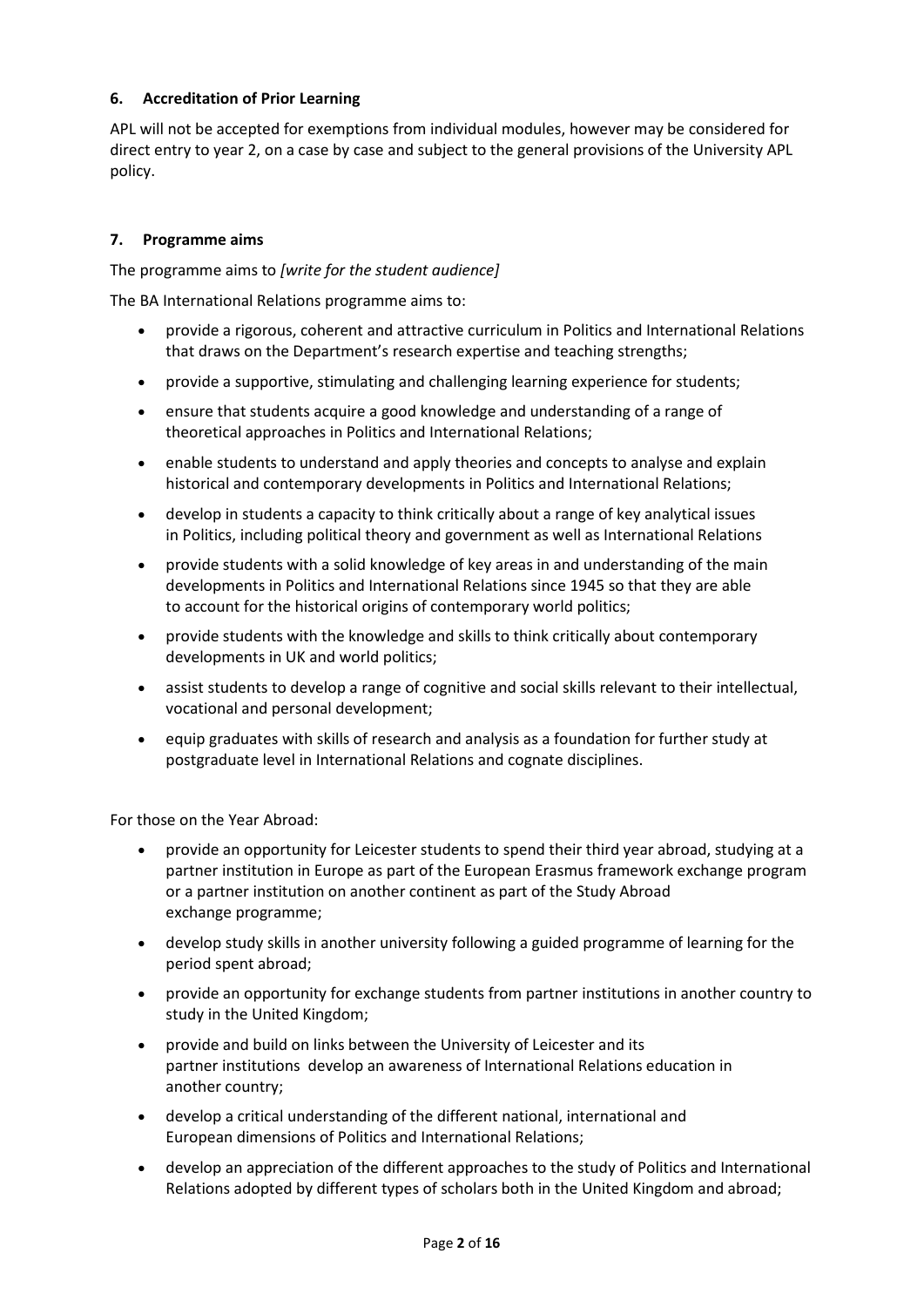• develop linguistic skills in a European language if the student goes to a partner university where the teaching language is not English.

### **8. Reference points used to inform the programme specification**

- Framework for Higher Education Qualifications (FHEQ)
- UK Quality Code for Higher Education
- University Learning [Strategy](https://www2.le.ac.uk/offices/sas2/quality/learnteach)
- [University Assessment Strategy](https://www2.le.ac.uk/offices/sas2/quality/learnteach)
- University of Leicester Periodic Developmental Review Report
- External Examiners' reports (annual)
- United Nations Education for Sustainable Development Goals
- Student Destinations Data

#### **9. Programme Outcomes**

Unless otherwise stated, programme outcomes apply to all awards specified in 1. Programme title(s).

#### **Discipline specific knowledge and competencies**

i) Mastery of an appropriate body of knowledge

| <b>Intended Learning</b><br><b>Outcomes</b>                                                                                                        | <b>Teaching and Learning Methods</b>                                                                                                | <b>How Demonstrated?</b>                                                                                                   |
|----------------------------------------------------------------------------------------------------------------------------------------------------|-------------------------------------------------------------------------------------------------------------------------------------|----------------------------------------------------------------------------------------------------------------------------|
| Demonstrate mastery of an<br>appropriate body of<br>knowledge in Politics<br>and International                                                     | Lectures, seminars, tutorials,<br>directed reading, individual<br>consultations with staff and<br>independent research.             | Essays, essay-based<br>examinations, short answer exams,<br>reviews, written reports,<br>independent research              |
| Relations.<br>[Year Abroad]                                                                                                                        |                                                                                                                                     | projects, dissertations,<br>seminar presentations,<br>contributions to class<br>discussions, problem-solving<br>exercises. |
| Acquire knowledge of another<br>European language if the<br>student goes to a partner<br>university where the teaching<br>language is not English. | Language classes provided during<br>2 <sup>nd</sup> year; 3 <sup>rd</sup> year abroad taught in<br>some cases in a foreign language | Essays, examinations, seminar<br>presentations and contributions to<br>tutorial.                                           |

ii) Understanding and application of key concepts and techniques

| <b>Intended Learning</b><br><b>Outcomes</b>                                                                                                                                 | <b>Teaching and Learning Methods</b>                                                                                    | <b>How Demonstrated?</b>                                                                                                                                                                                                |
|-----------------------------------------------------------------------------------------------------------------------------------------------------------------------------|-------------------------------------------------------------------------------------------------------------------------|-------------------------------------------------------------------------------------------------------------------------------------------------------------------------------------------------------------------------|
| Demonstrate a familiarity<br>and engage critically with<br>the major theoretical and<br>analytical issues in the<br>disciplines of Politics<br>and International Relations. | Lectures, seminars, tutorials,<br>directed reading, individual<br>consultations with staff and<br>independent research. | Essays, essay-based<br>examinations, short answer exams,<br>reviews, independent research<br>projects, dissertations,<br>seminar presentations,<br>contributions to class<br>discussions, problem-solving<br>exercises. |
| [Year Abroad]                                                                                                                                                               |                                                                                                                         |                                                                                                                                                                                                                         |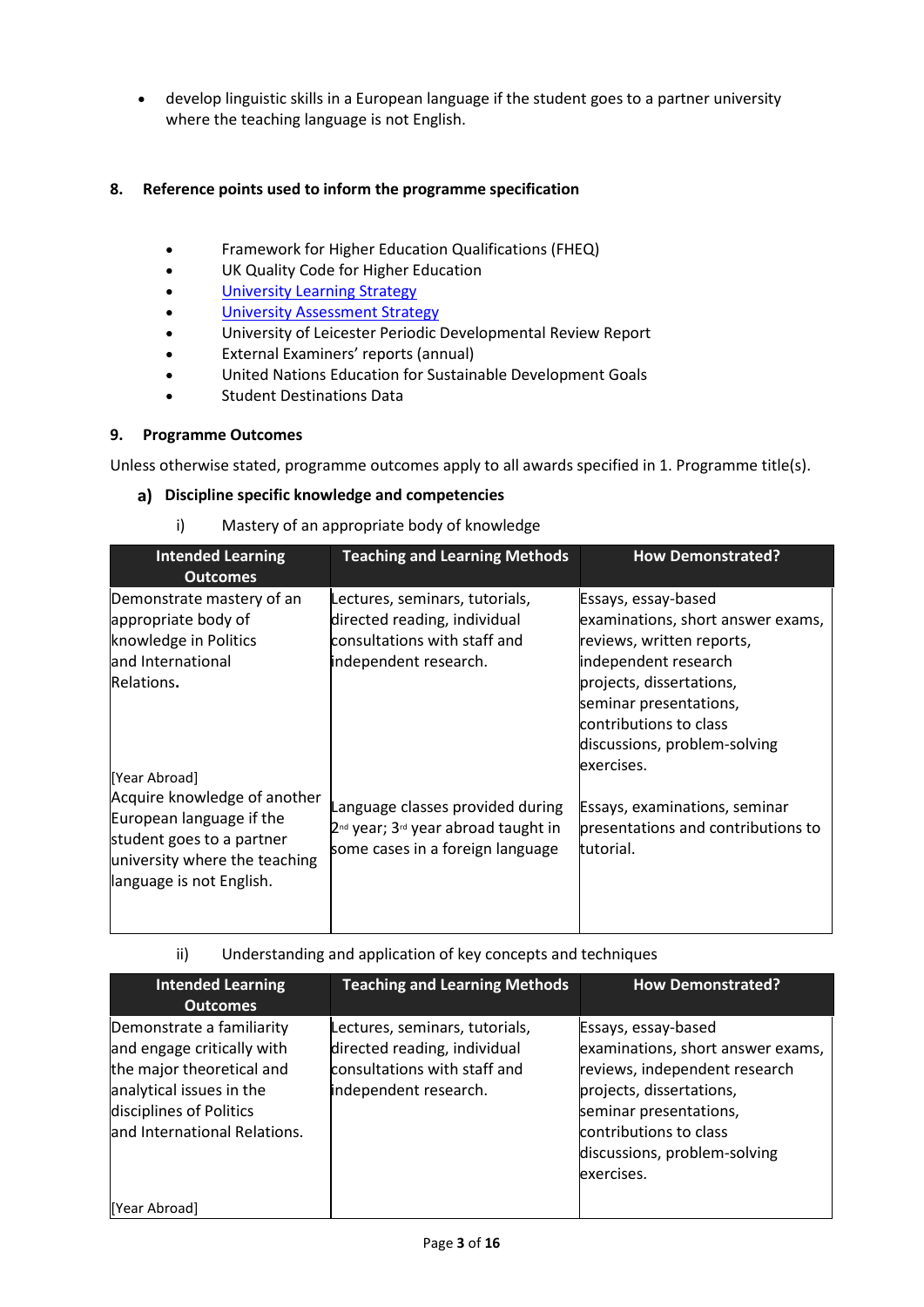| <b>Intended Learning</b><br><b>Outcomes</b>                                                                                                        | <b>Teaching and Learning Methods</b>                                                                                                 | <b>How Demonstrated?</b>                                                         |
|----------------------------------------------------------------------------------------------------------------------------------------------------|--------------------------------------------------------------------------------------------------------------------------------------|----------------------------------------------------------------------------------|
| Acquire knowledge of another<br>European language if the<br>student goes to a partner<br>university where the teaching<br>language is not English. | Language classes provided during<br>2 <sup>nd</sup> year; 3 <sup>rd</sup> year abroad taught in<br>some cases in a foreign language. | Essays, examinations, seminar<br>presentations and contributions to<br>tutorial. |

# iii) Critical analysis of key issues

| <b>Intended Learning</b><br><b>Outcomes</b>                                                                                                                                                                    | <b>Teaching and Learning Methods</b>                                                                                                                                 | <b>How Demonstrated?</b>                                                                                                                                                                                 |
|----------------------------------------------------------------------------------------------------------------------------------------------------------------------------------------------------------------|----------------------------------------------------------------------------------------------------------------------------------------------------------------------|----------------------------------------------------------------------------------------------------------------------------------------------------------------------------------------------------------|
| Develop and sustain<br>arguments addressing<br>and<br>International Relations,<br>formulating<br>appropriate questions and<br>drawing on evidence.                                                             | Lectures, seminars, tutorials,<br>directed reading, group work,<br>questions and issues in Politics individual consultations with staff<br>and independent research. | Essays, essay-based<br>examinations, written reports,<br>independent research<br>projects, dissertations, seminar<br>presentations, contributions to<br>class discussions, problem-solving<br>exercises. |
| Reflect critically on a range<br>of historical and<br>contemporary<br>developments in Politics and<br>International Relations.                                                                                 |                                                                                                                                                                      |                                                                                                                                                                                                          |
| Reflect critically on the<br>(contested) nature of the<br>discipline of Politics<br>and International Relations.                                                                                               |                                                                                                                                                                      |                                                                                                                                                                                                          |
| [Year Abroad]<br>Demonstrate the ability to<br>analyse through appropriate<br>methodologies aspects of<br>European politics and<br>international relations, and<br>foreign political and social<br>structures. | Language classes provided during<br>2 <sup>nd</sup> year; 3 <sup>rd</sup> year abroad taught in<br>some cases in a foreign language.                                 | Essays, examinations, seminar<br>presentations and contributions to<br>tutorial.                                                                                                                         |

iv) Clear and concise presentation of material

| <b>Intended Learning</b><br><b>Outcomes</b>                                                                             | <b>Teaching and Learning Methods</b>                                                                                                | <b>How Demonstrated?</b>                                                              |
|-------------------------------------------------------------------------------------------------------------------------|-------------------------------------------------------------------------------------------------------------------------------------|---------------------------------------------------------------------------------------|
| Present issues and problems<br>in Politics and<br>International Relations in a<br>variety of written and oral<br>forms. | Lectures, seminars, tutorials,<br>directed reading, group work,<br>individual consultations with staff<br>and independent research. | Writing tasks, seminar<br>presentations and<br>contributions to class<br>discussions. |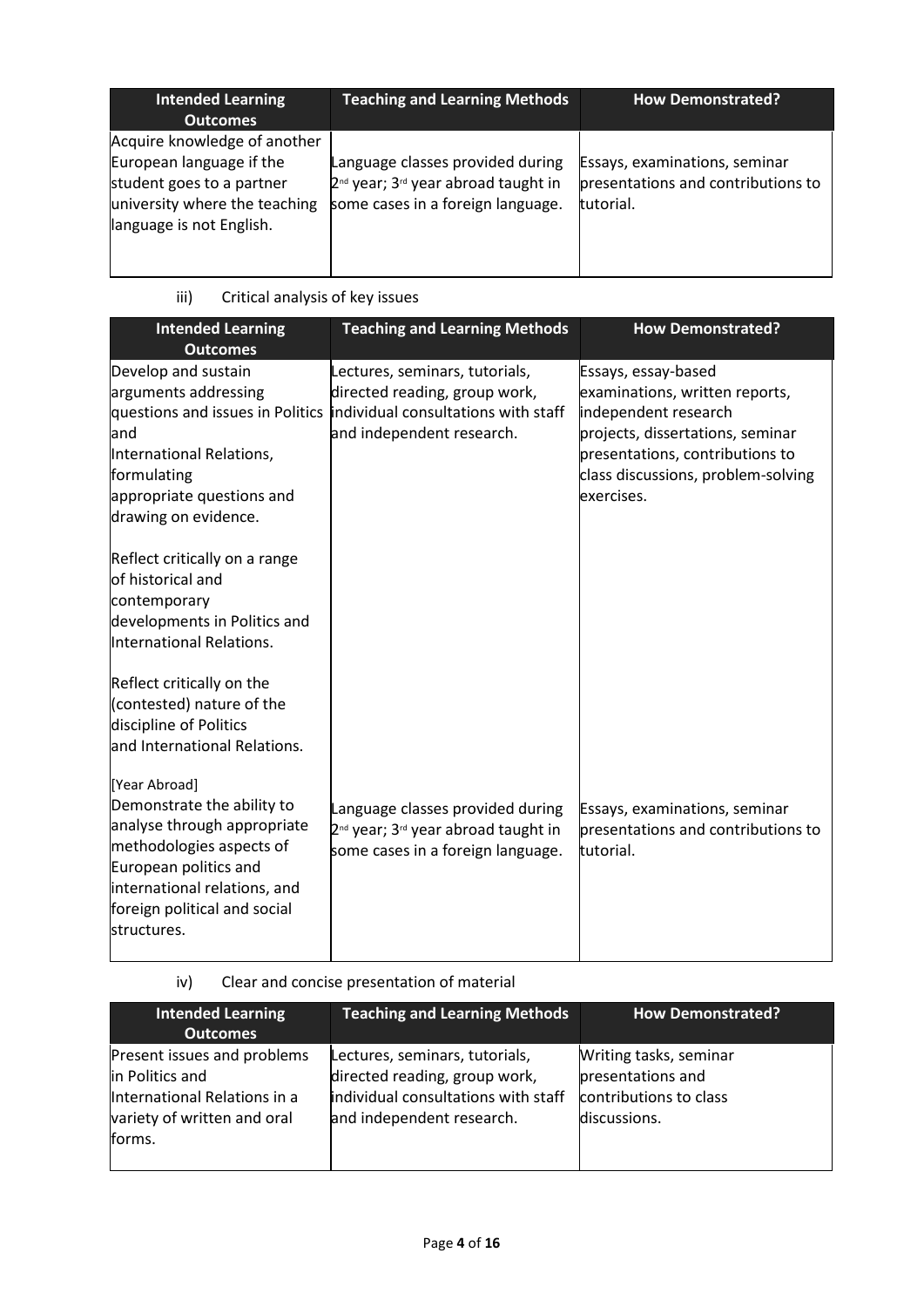v) Critical appraisal of evidence with appropriate insight

| <b>Intended Learning</b><br><b>Outcomes</b> | <b>Teaching and Learning Methods</b>                                  | <b>How Demonstrated?</b>     |
|---------------------------------------------|-----------------------------------------------------------------------|------------------------------|
|                                             |                                                                       |                              |
| Develop and sustain                         | Lectures, seminars, tutorials, group Essays, essay-based              |                              |
| arguments, formulating                      | work, individual consultations with examinations, short answer exams, |                              |
| appropriate questions and                   | staff and independent research.                                       | reviews, written reports,    |
| utilizing evidence.                         |                                                                       | independent research         |
|                                             |                                                                       | projects, dissertations,     |
| Read, analyse and reflect                   |                                                                       | seminar presentations,       |
| critically and contextually                 |                                                                       | contributions to class       |
| upon major texts and other                  |                                                                       | discussions, problem-solving |
| source materials in Politics                |                                                                       | exercises.                   |
| and International Relations.                |                                                                       |                              |

# vi) Other discipline specific competencies

| <b>Intended Learning</b><br><b>Outcomes</b>                                                                                                      | <b>Teaching and Learning Methods</b>                                                                                                 | <b>How Demonstrated?</b>                                                                      |
|--------------------------------------------------------------------------------------------------------------------------------------------------|--------------------------------------------------------------------------------------------------------------------------------------|-----------------------------------------------------------------------------------------------|
| Plan, design, research and<br>present a sustained and<br>independently conceived<br>piece of writing in Politics<br>and International Relations. | Dissertation supervisions,<br>research methods classes and<br>independent research.                                                  | Dissertation, independent research<br>projects, research proposal and<br>poster presentation. |
| [Year Abroad]<br>Demonstrate inter-cultural<br>awareness and understanding.                                                                      | Language classes provided during<br>2 <sup>nd</sup> year; 3 <sup>rd</sup> year abroad taught in<br>some cases in a foreign language. | Essays, examinations, seminar<br>presentations and contributions to<br>tutorial.              |

# **b)** Transferable skills

### i) Oral communication

| <b>Intended Learning</b><br><b>Outcomes</b>                                                                                                                                                                                          | <b>Teaching and Learning Methods</b>                                                                             | <b>How Demonstrated?</b>                                                                                            |
|--------------------------------------------------------------------------------------------------------------------------------------------------------------------------------------------------------------------------------------|------------------------------------------------------------------------------------------------------------------|---------------------------------------------------------------------------------------------------------------------|
| Develop clarity, fluency and<br>coherence in oral<br>expression of issues in Politics<br>land<br>International Relations.                                                                                                            | Seminars, tutorials, group work,<br><b>individual consultations with staff</b><br>and feedback on presentations. | Seminar presentations,<br>contributions to class discussions,<br>individual dissertation<br>presentation (podcast). |
| Participate effectively as a<br>student in group<br>discussions of Politics<br>and International Relations.                                                                                                                          |                                                                                                                  |                                                                                                                     |
| [Year Abroad]<br>To display the ability to<br>communicate in a European<br>language in a fluent, accurate<br>and appropriate manner if the<br>student goes to a partner<br>university where the teaching<br>language is not English. | Language classes.                                                                                                | Exercise, oral presentations.                                                                                       |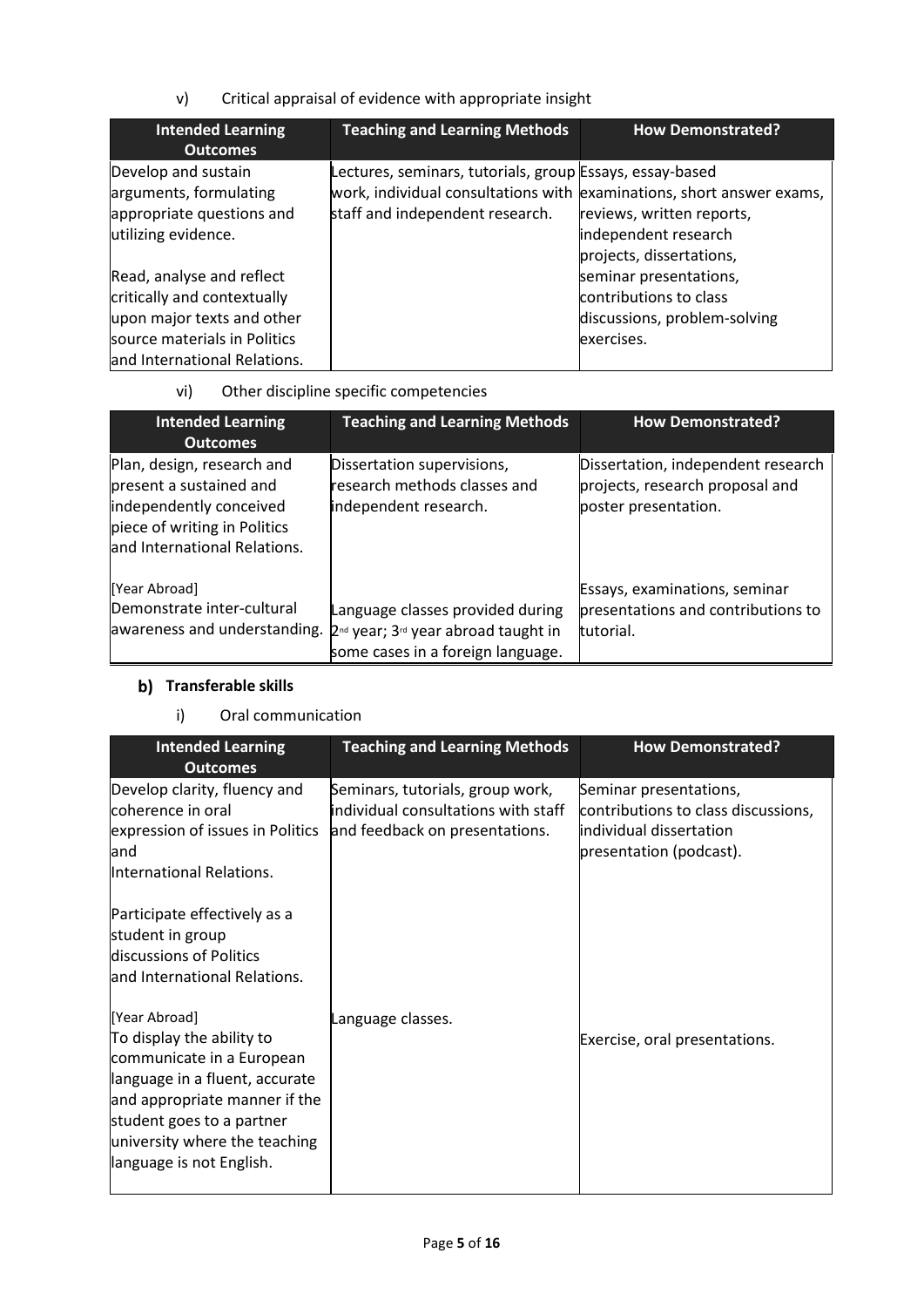### ii) Written communication

| <b>Intended Learning</b>         | <b>Teaching and Learning Methods</b>                                | <b>How Demonstrated?</b>                                 |
|----------------------------------|---------------------------------------------------------------------|----------------------------------------------------------|
| <b>Outcomes</b>                  |                                                                     |                                                          |
| Develop and sustain              | Seminars, tutorials, problem-<br>solving exercises, independent     | Essays, essay-based<br>examinations, short answer exams, |
| arguments in Politics            |                                                                     |                                                          |
|                                  | and International Relations in a research, individual consultations | reviews, written reports,                                |
| variety of written forms.        | with staff and feedback on<br>coursework and assessed work.         | independent research<br>projects, dissertations, seminar |
| Demonstrate clarity, fluency     |                                                                     | presentations, problem-                                  |
| and coherence in written         |                                                                     | solving exercises.                                       |
| expression of issues in Politics |                                                                     |                                                          |
| land                             |                                                                     |                                                          |
| International Relations.         |                                                                     |                                                          |

iii) Information technology

| <b>Intended Learning</b><br><b>Outcomes</b>                                                                                                                                                 | <b>Teaching and Learning Methods</b>                                                                                                                                                                          | <b>How Demonstrated?</b>                                                                                                                   |
|---------------------------------------------------------------------------------------------------------------------------------------------------------------------------------------------|---------------------------------------------------------------------------------------------------------------------------------------------------------------------------------------------------------------|--------------------------------------------------------------------------------------------------------------------------------------------|
| Use IT to effectively<br>land<br>International Relations,<br>including use of IT<br>for bibliographic and<br>archive searches, data<br>analysis and written/visual<br>presentation of work. | Induction programme,<br>support their studies in Politics computer practical classes, online<br>learning resources,<br>independent research, interaction<br>with staff and peers via Blackboard<br>and email. | Essays, independent research<br>projects, computer-based exercises,<br>problem-based exercises, blog<br>posts, podcasts, online tests.     |
| Integration of IT into<br><b>presentations</b><br>$(e.g. PowerPoint)$ and research<br>(e.g. Blackboard, online<br>archives/sources).                                                        |                                                                                                                                                                                                               | [Year Abroad]<br>With regard to the $3d$ year of the<br>programme, communication with<br>students abroad is conducted via<br>the internet. |

### iv) Numeracy

| <b>Intended Learning</b><br><b>Outcomes</b>                                                                            | <b>Teaching and Learning Methods</b>                                                        | <b>How Demonstrated?</b>                                                                   |
|------------------------------------------------------------------------------------------------------------------------|---------------------------------------------------------------------------------------------|--------------------------------------------------------------------------------------------|
| Analyse data associated<br>with Politics and International<br>Relations using statistical and<br>graphical techniques. | Lectures, tutorials,<br>seminars, computer practical<br>classes, online learning resources. | Independent research projects,<br>computer-based exercises,<br>problem-based<br>exercises. |
|                                                                                                                        |                                                                                             | [Year Abroad]<br>Equivalent forms of assessment in<br>partner institutions.                |

# v) Team working

| <b>Intended Learning</b><br><b>Outcomes</b>                         | <b>Teaching and Learning Methods</b>                         | <b>How Demonstrated?</b>                                                                                                     |
|---------------------------------------------------------------------|--------------------------------------------------------------|------------------------------------------------------------------------------------------------------------------------------|
| Be able to work<br>collaboratively to jointly<br>explore issues and | Interactive seminars, tutorials<br>and group-work exercises. | Participation in group work, role<br>plays and simulations, seminar<br>presentations, contributions to<br>class discussions. |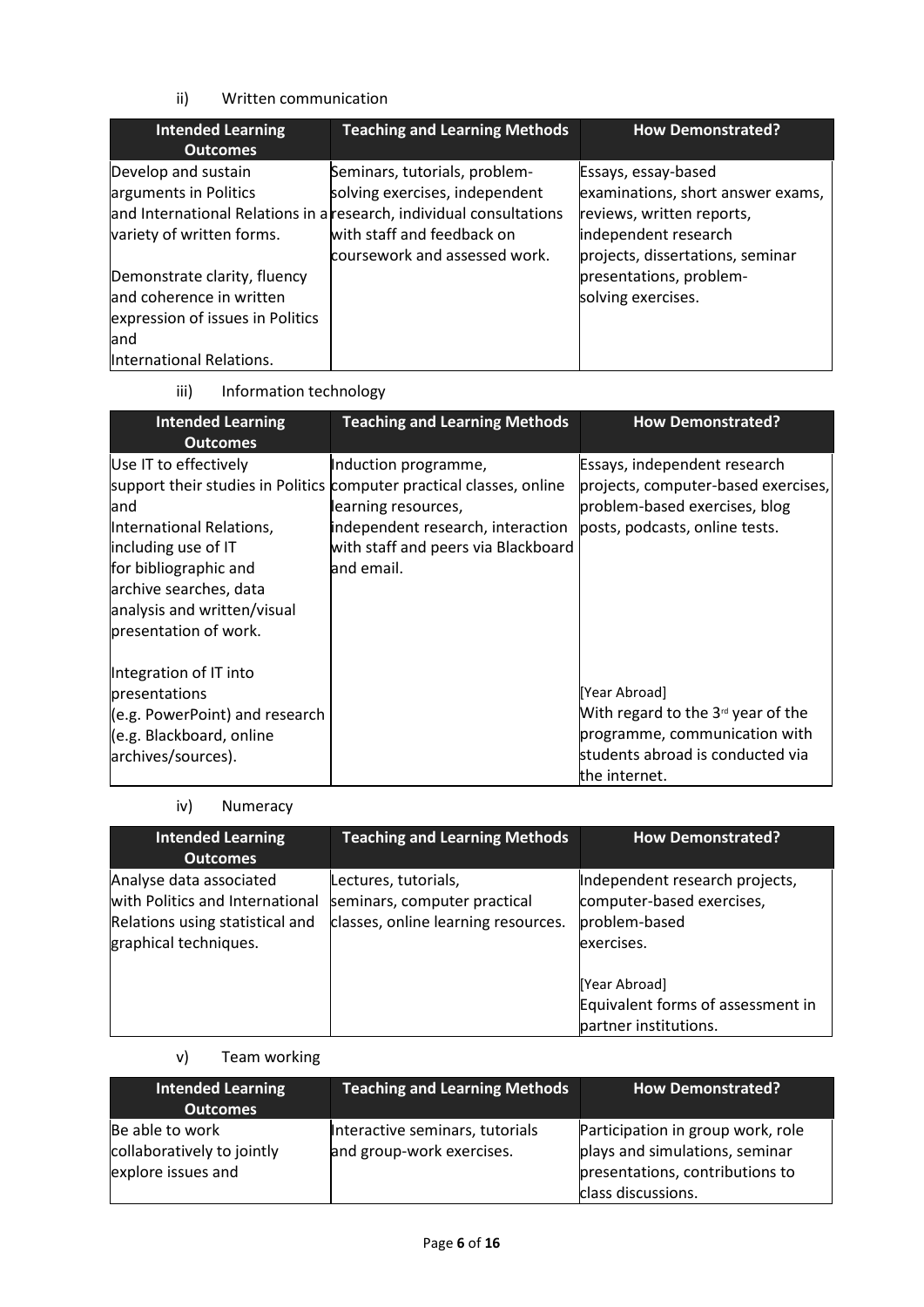| <b>Intended Learning</b>        | <b>Teaching and Learning Methods</b> | <b>How Demonstrated?</b>            |
|---------------------------------|--------------------------------------|-------------------------------------|
| <b>Outcomes</b>                 |                                      |                                     |
| arguments in Politics           |                                      |                                     |
| and International Relations and |                                      |                                     |
| to recognise the value of       |                                      |                                     |
| working closely with others.    |                                      |                                     |
|                                 |                                      | [Year Abroad]                       |
| [Year Abroad]                   |                                      | Plus equivalent forms of            |
| Be able to work collaboratively |                                      | assessment in partner institutions. |
| in an international             |                                      |                                     |
| environment.                    |                                      |                                     |
|                                 |                                      |                                     |

# vi) Problem solving

| Intended Learning<br><b>Outcomes</b>                                                                                          | <b>Teaching and Learning Methods</b>                  | How Demonstrated?                                                                            |
|-------------------------------------------------------------------------------------------------------------------------------|-------------------------------------------------------|----------------------------------------------------------------------------------------------|
| Address problems in Politics<br>and International Relations in<br>depth using a<br>range of primary and<br>secondary sources. | Seminars, tutorials and<br>problem-solving exercises. | Essays, independent research<br>projects, written reports, problem-<br>solving<br>exercises. |

# vii) Information handling

| <b>Intended Learning</b><br><b>Outcomes</b>                                                        | <b>Teaching and Learning Methods</b>                                                                                                                      | <b>How Demonstrated?</b>                                                                      |
|----------------------------------------------------------------------------------------------------|-----------------------------------------------------------------------------------------------------------------------------------------------------------|-----------------------------------------------------------------------------------------------|
| Gather and deploy evidence<br>and data to find, retrieve,<br>sort and exchange new<br>information. | Seminars, tutorials, directed<br>reading, specialist research<br>methods workshops, practical<br>problem-solving exercises, online<br>learning resources. | Essays, research<br>projects, dissertation, written<br>reports, problem-solving<br>exercises. |

### viii) Skills for lifelong learning

| <b>Intended Learning</b><br><b>Outcomes</b>                                                                                                                                                                | <b>Teaching and Learning Methods</b>                                                                                                                            | <b>How Demonstrated?</b>                            |
|------------------------------------------------------------------------------------------------------------------------------------------------------------------------------------------------------------|-----------------------------------------------------------------------------------------------------------------------------------------------------------------|-----------------------------------------------------|
| Demonstrate intellectual<br>independence through the<br>setting of research tasks and<br>the solving of problems<br>in Politics and International<br>Relations.                                            | All of the above particularly<br>independent research.                                                                                                          | All of the above, particularly the<br>dissertation. |
| Reflect upon own learning<br>and achievements and plan<br>for personal, educational<br>and career development.                                                                                             | Tutorials, career development<br>programmes, resource-based<br>learning, personal development<br>planning programme and individual<br>consultations with staff. | Portfolio, curriculum vitae.                        |
| [Year Abroad]<br>To demonstrate strategies for<br>self-monitoring and continued<br>maintenance and development foreign language repertoire.<br>of skills in a European<br>language, if the student goes to | Development of metalinguistic<br>awareness through language<br>classes, tasks designed to expand a                                                              | Language assignments, ability to<br>self-correct.   |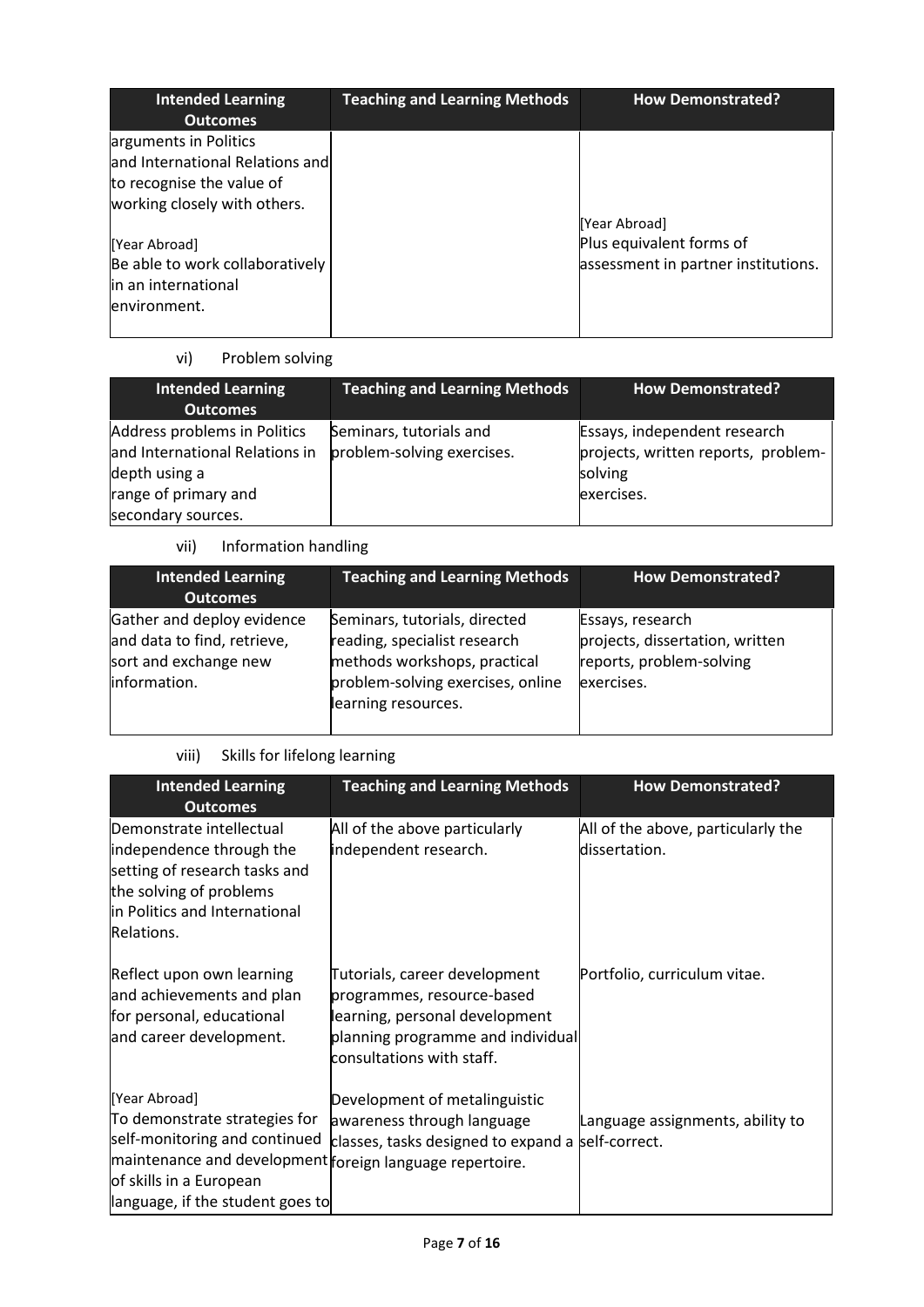| <b>Intended Learning</b><br><b>Outcomes</b>                                                                    | <b>Teaching and Learning Methods</b> | <b>How Demonstrated?</b> |
|----------------------------------------------------------------------------------------------------------------|--------------------------------------|--------------------------|
| a partner university where the<br>teaching language is not<br>English. Adaptation to a foreign<br>environment. |                                      |                          |

### **10. Progression points**

This programme follows the standard Scheme of Progression set out i[n Senate Regulations](http://www.le.ac.uk/senate-regulations) - see the version of Senate Regulation 5 governing undergraduate programmes relevant to the year of entry.

[*delete as required*] The following additional progression requirements for this programme have been approved:

• …

In cases where a student has failed to meet a requirement to progress he or she will be required to withdraw from the course

### **Course transfers**

[Insert details or state n/a]

### **11. Criteria for award and classification**

This programme follows the standard scheme of undergraduate award and classification set out in [Senate Regulations](http://www.le.ac.uk/senate-regulations) – see the version of *Senate Regulation 5 governing undergraduate programmes* relevant to the year of entry.

[*delete as required*] The following additional award requirements for this programme have been approved:

• …

### **12. Special features**

[Insert details or state n/a]

### **13. Indications of programme quality**

[Insert details]

### **14. External Examiner(s) reports**

The details of the External Examiner(s) for this programme and the most recent External Examiners' reports for this programme can be found at **[exampapers@Leicester](https://exampapers.le.ac.uk/)** [log-in required]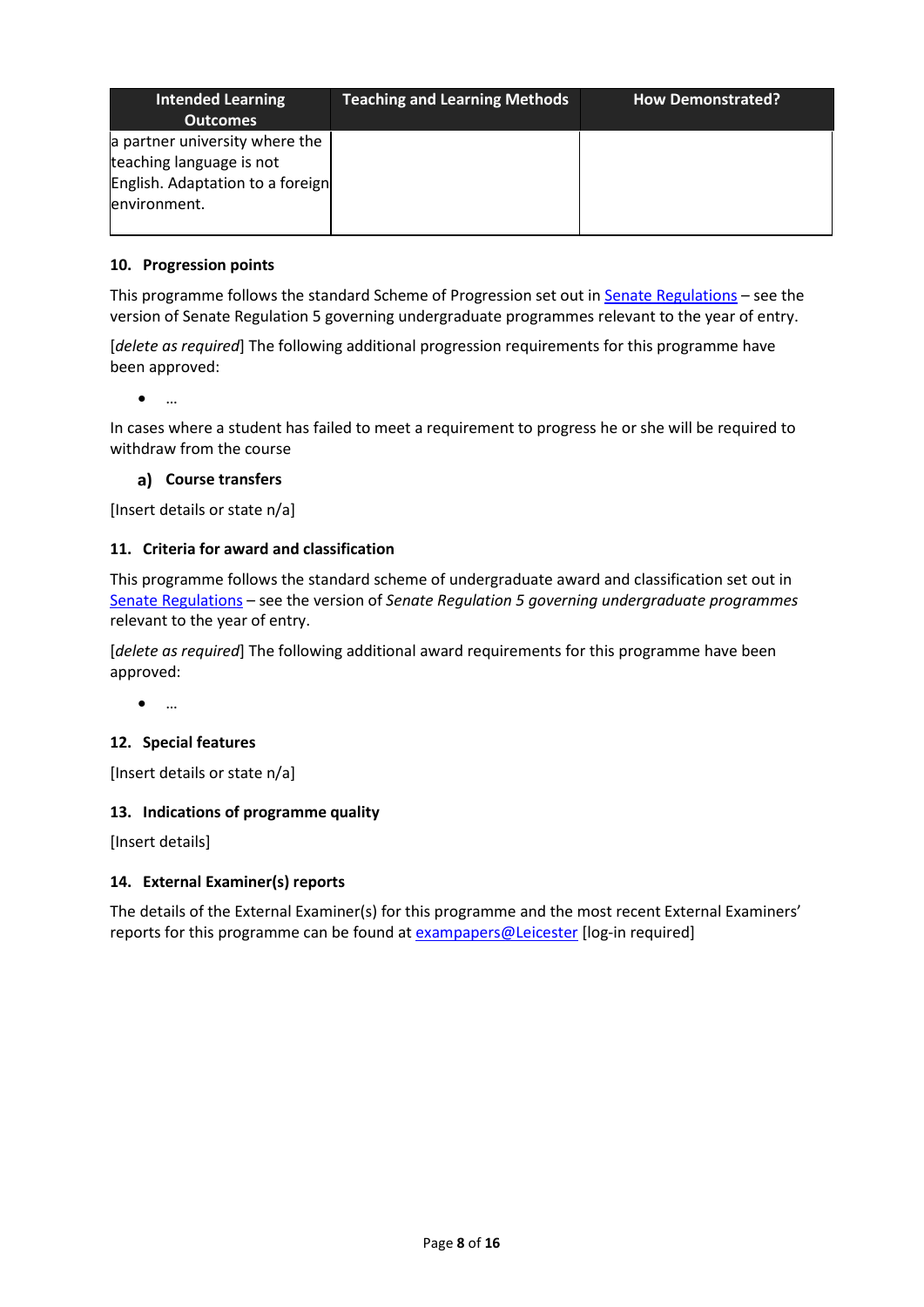

# **Programme Specification (Undergraduate) FOR ENTRY YEAR: 2022/23**

**Date created:** 03/03/2021 **Last amended:** 18/03/2022 **Version no.** 1

### **Appendix 1: Programme structure (programme regulations)**

The University regularly reviews its programmes and modules to ensure that they reflect the current status of the discipline and offer the best learning experience to students. On occasion, it may be necessary to alter particular aspects of a course or module.

#### **Updates to the programme**

| Academic year affected | <b>Module Code(s)</b> | <b>Update</b>                                                                  |
|------------------------|-----------------------|--------------------------------------------------------------------------------|
| 2022/23                | PL1013                | Change to module title (from Introduction to American Government and Politics) |
| 2024/25                | PL3094                | Number of credits changed from 30 to 15                                        |

[Programme title]

#### **Level 4/Year 1 2022/23**

Credit breakdown

| <b>Status</b> | <b>Year long</b> | Semester 1 | Semester 2 |
|---------------|------------------|------------|------------|
| Core          | n/a              | 30 credits | 30 credits |
| Optional      | n/a              | 30 credits | 30 credits |

120 credits in total

#### **Semester One**

### **Core module**

| Delivery period | Code   | Title                         | <b>Credits</b> |
|-----------------|--------|-------------------------------|----------------|
| Sem 1           | PL1019 | Power and Ethics<br>Politics, | 30 credits     |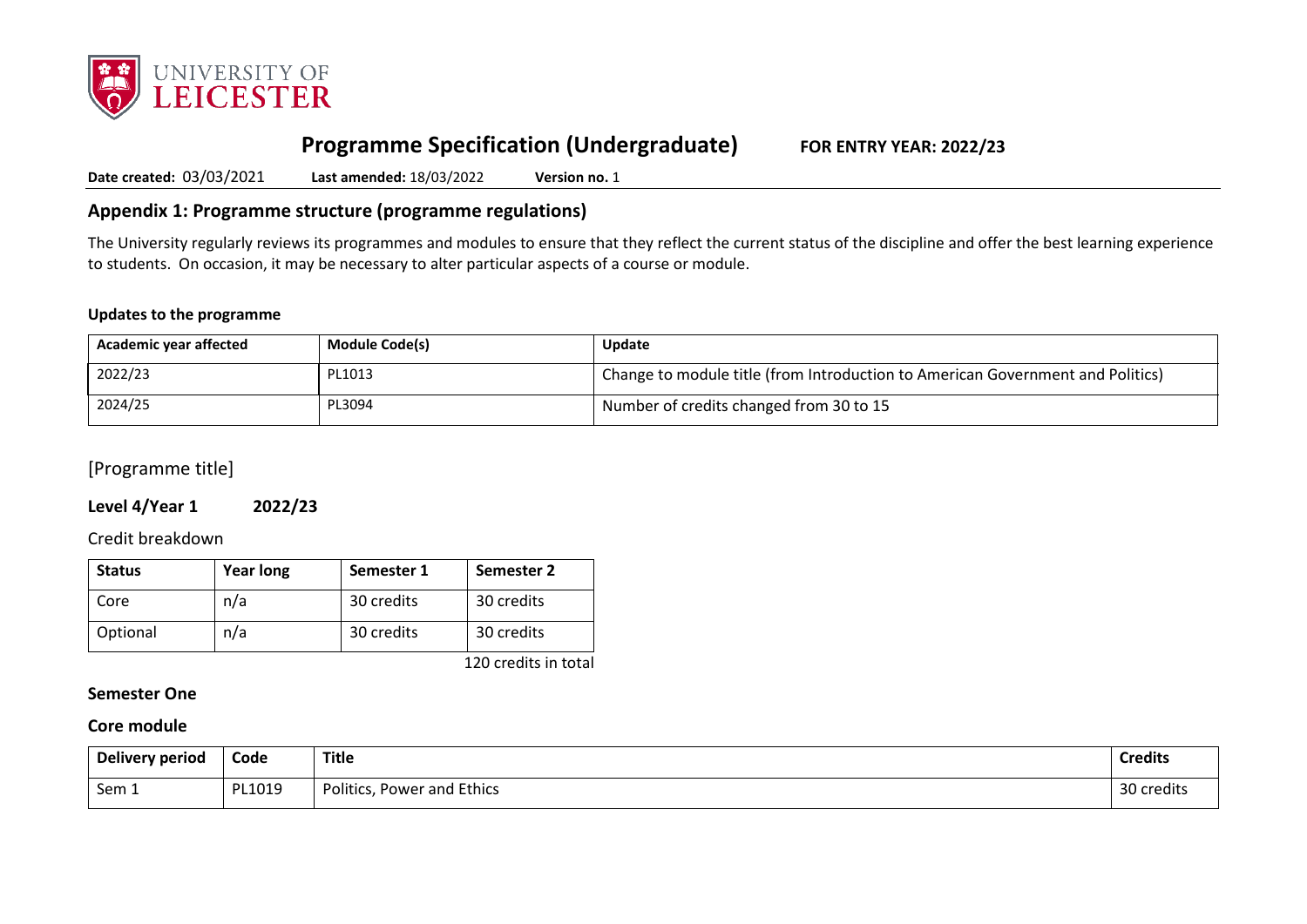### **Notes**

 $[n/a]$ 

# **Optional modules**

### **Two Optional Modules from**

| Delivery period | Code   | <b>Title</b>                                          | <b>Credits</b> |
|-----------------|--------|-------------------------------------------------------|----------------|
| Semester 1      | PL1013 | The Government and Politics of the USA                | 15 credits     |
| Semester 1      | PL1022 | Key Concepts in International Relations               | 15 credits     |
| Semester 1      | PL1015 | The Global Cold War: International Relations, 1945-89 | 15 credits     |

### **Semester Two**

### **Core Module**

| Delivery period  | Code              | <b>Title</b>              | <b>Credits</b>       |
|------------------|-------------------|---------------------------|----------------------|
| Sem <sub>2</sub> | DI 1011<br>TIUTT. | <b>Political Concepts</b> | 30<br>.<br>\ credits |

### **Two Optional Modules from**

| Delivery period | Code   | <b>Title</b>                                                         | <b>Credits</b> |
|-----------------|--------|----------------------------------------------------------------------|----------------|
| Semester 2      | PL1012 | <b>Comparative European Politics</b>                                 | 15 credits     |
| Semester 2      | PL1016 | Order and Disorder: International Relations from 1989 to the Present | 15 credits     |
| Semester 2      | PL1021 | Power in the World Economy                                           | 15 credits     |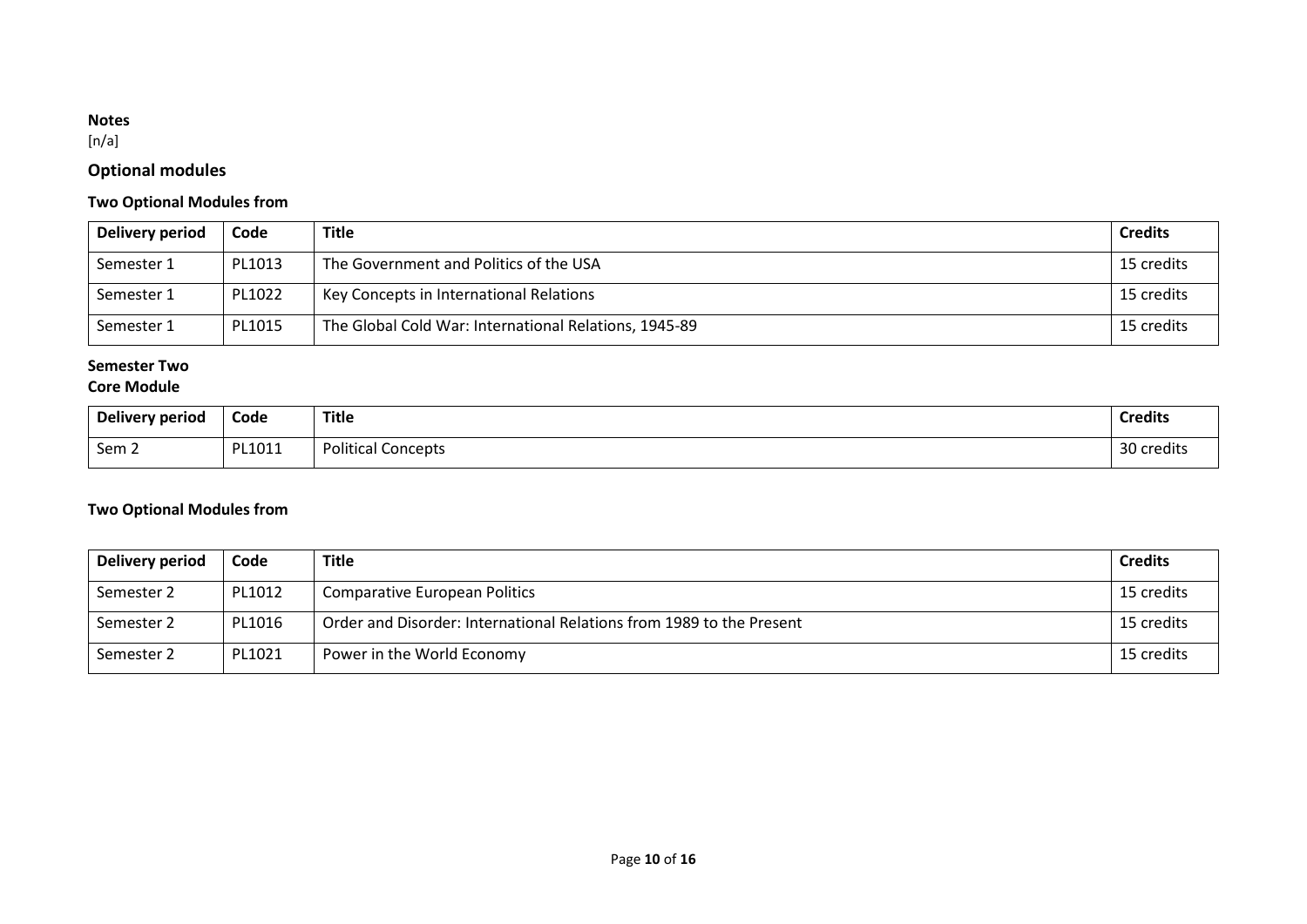# **Level 5/Year 2 2023/24**

Credit breakdown

| <b>Status</b> | <b>Year long</b> | Semester 1 | Semester 2 |
|---------------|------------------|------------|------------|
| Core          | n/a              | 45 credits | 45 credits |
| Optional      | n/a              | 15 credits | 15 credits |

120 credits in total

### **Semester One**

### **Core modules**

| Delivery period | Code   | Title                                                          | <b>Credits</b> |
|-----------------|--------|----------------------------------------------------------------|----------------|
| Sem 1           | PL2094 | Political Analysis 1: Understanding Political Science Research | 15 credits     |
| Sem 1           | PL2015 | <b>International Theory</b>                                    | 30 credits     |

# **One Optional module from**

| Delivery period | Code   | <b>Title</b>                              | <b>Credits</b> |
|-----------------|--------|-------------------------------------------|----------------|
| Semester 1      | PL2011 | Political Ideas                           | 15 credits     |
| Semester 1      | PL2020 | Political Parties in Contemporary Britain | 15 credits     |
| Semester 1      | PL2021 | Sex and Gender in Global Politics         | 15 credits     |
| Semester 1      | PL2029 | Politics of the Global South              | 15 credits     |

**Semester Two Core Module**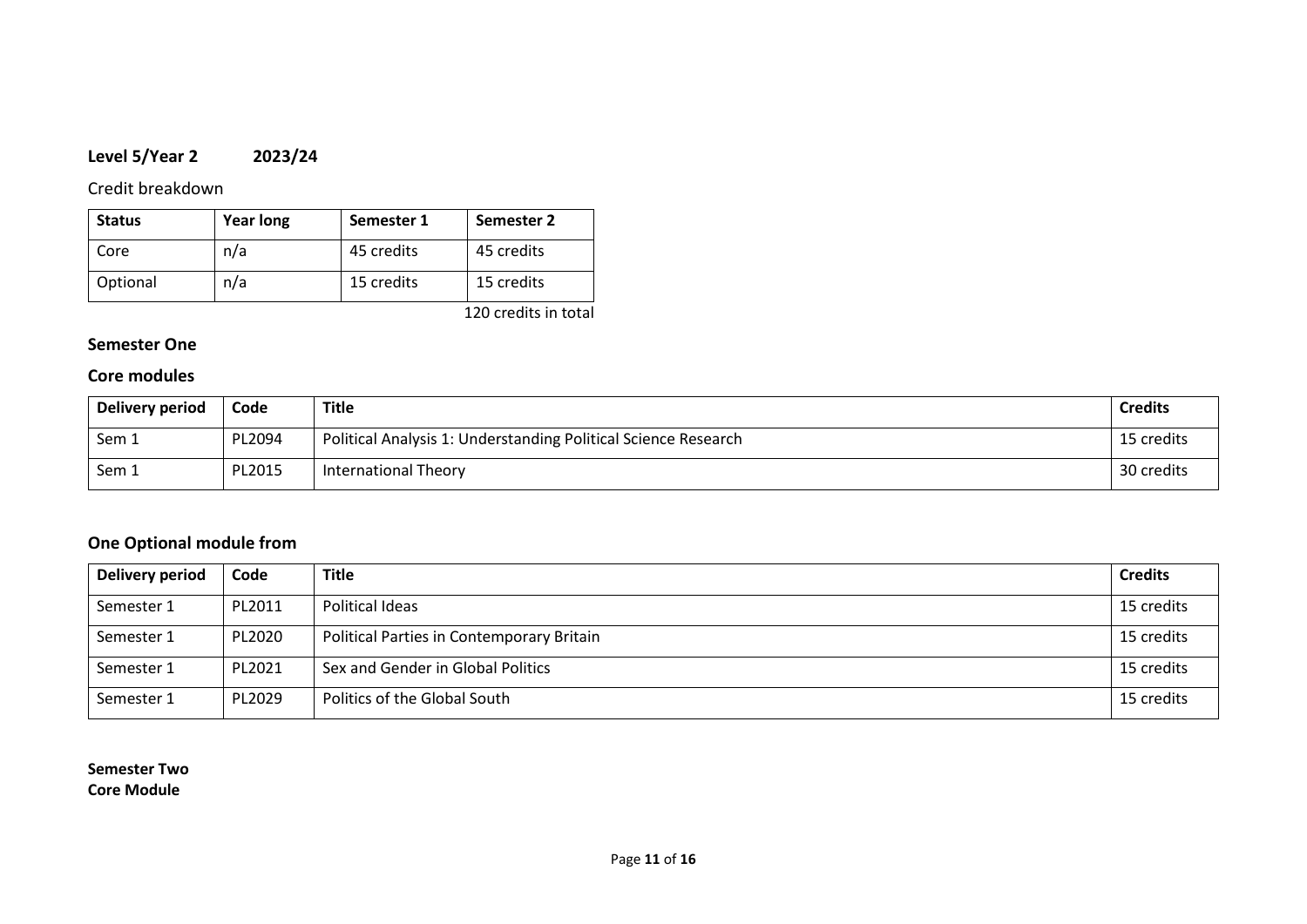| <b>Delivery</b><br>period | Code   | Title                           |            | <b>Credits</b> |
|---------------------------|--------|---------------------------------|------------|----------------|
| Sem <sub>2</sub>          | PL2095 | Preparing for your Dissertation |            | 15<br>credits  |
| Semester 2                | PL2019 | Foreign Policy Analysis         | 30 credits |                |

# **One Optional Module from**

| <b>Delivery</b>             | Code   | <b>Title</b>                                           | <b>Credits</b> |
|-----------------------------|--------|--------------------------------------------------------|----------------|
| period                      |        |                                                        |                |
| Semester                    | PL2016 | <b>European Union Politics</b>                         | 15             |
| $\epsilon$                  |        |                                                        | credits        |
| Semester                    | HS2360 | History in the Classroom                               | 15             |
| $\mathcal{L}_{\mathcal{L}}$ |        |                                                        | credits        |
| Semester                    | PL2018 | <b>International Security Studies</b>                  | 15             |
| $\mathcal{L}$               |        |                                                        | credits        |
| Semester                    | PL2027 | Contemporary Political Philosophy: Theories of Justice | 15             |
| $\mathcal{L}$               |        |                                                        | credits        |

# **Level 6/Year 3 2024/25**

Credit breakdown

| <b>Status</b> | <b>Year long</b> | Semester 1 | Semester 2 |
|---------------|------------------|------------|------------|
| Core          | n/a              | 15 credits | 30 credits |
| Optional      | n/a              | 45 credits | 30 credits |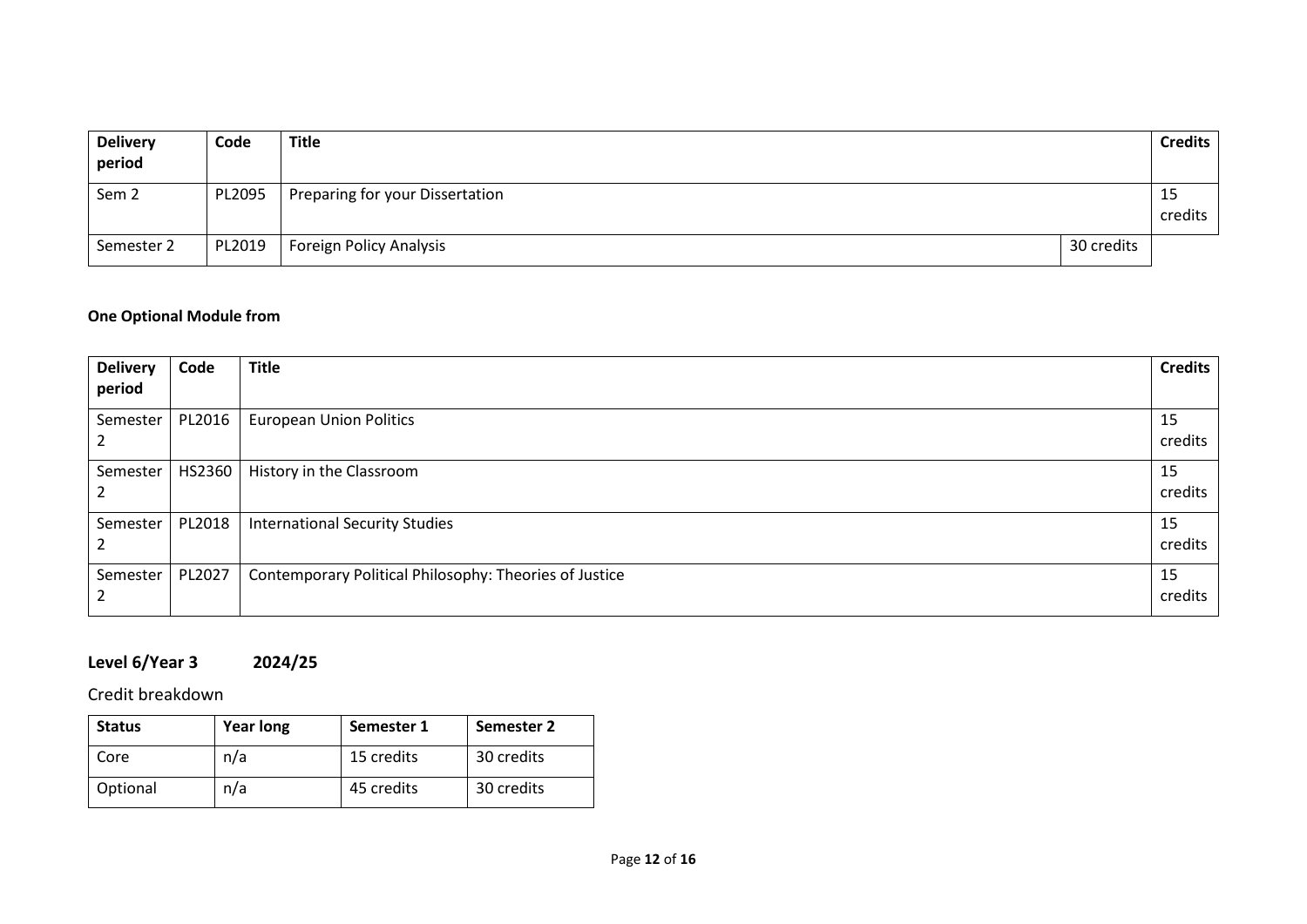#### 120 credits in total

#### **Semester 1**

### **Core module**

| Delivery period | Code   | <b>Title</b>          | Credits   |
|-----------------|--------|-----------------------|-----------|
| Sem 1           | PL3094 | - -<br>Dissertation 1 | credits ہ |

# **Optional modules – THREE options chosen from a range of PL modules**

### **Semester 2**

### **Core module**

| Delivery period | Code   | Title          | <b>Credits</b> |
|-----------------|--------|----------------|----------------|
| Sem 1           | PL3095 | Dissertation 2 | 30 credits     |

### **Optional modules – TWO options chosen from a range of PL modules**

| <b>Delivery</b> | Code   | <b>Title</b>                                               | <b>Credits</b> |
|-----------------|--------|------------------------------------------------------------|----------------|
| period          |        |                                                            |                |
| Semester        | PL3060 | Feminism                                                   | 15<br>credits  |
| Semester        | PL3071 | The American Presidency                                    | 15<br>credits  |
| Semester        | PL3103 | The Politics of War and Peace: Northern Ireland after 1972 | 15<br>credits  |
| Semester        | PL3106 | <b>Parliamentary Studies</b>                               | 15<br>credits  |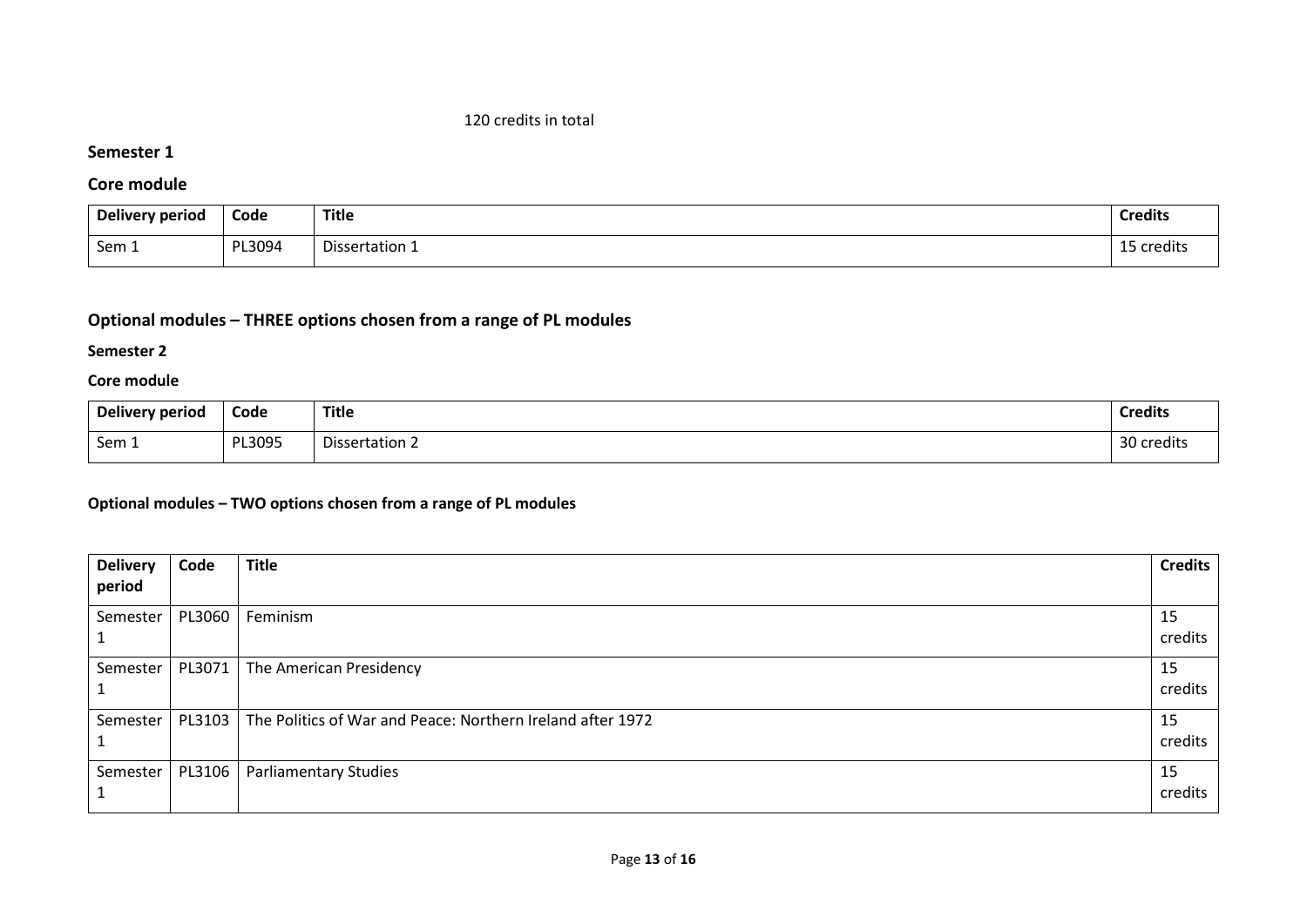| <b>Delivery</b> | Code   | <b>Title</b>                                         | <b>Credits</b> |
|-----------------|--------|------------------------------------------------------|----------------|
| period          |        |                                                      |                |
| Semester        | PL3107 | <b>Brexit and British Politics</b>                   | 15<br>credits  |
| Semester        | PL3119 | The Politics of Intelligence                         | 15<br>credits  |
| Semester        | PL3129 | The Politics of Nuclear Weapons                      | 15<br>credits  |
| Semester        | PL3137 | The Politics of Contemporary British Foreign Policy  | 15<br>credits  |
| Semester        | PL3140 | Climate Change: Ethics, Issues, Justice              | 15<br>credits  |
| Semester        | PL3143 | International Migration in the Age of Securitisation | 15<br>credits  |
| Semester        | PL3147 | <b>Emotions in Conflict and Cooperation</b>          | 15<br>credits  |

### **Semester 2**

| <b>Delivery</b><br>period | Code   | <b>Title</b>                                    | <b>Credits</b> |
|---------------------------|--------|-------------------------------------------------|----------------|
|                           |        |                                                 |                |
| Semester 2                |        | PL3098   The Conservatives: Crisis and Recovery | 15             |
|                           |        |                                                 | credits        |
| Semester 2                | PL3114 | <b>American Political Development</b>           | 15             |
|                           |        |                                                 | credits        |
| Semester 2                | PL3116 | The Changing Character of War                   | 15             |
|                           |        |                                                 | credits        |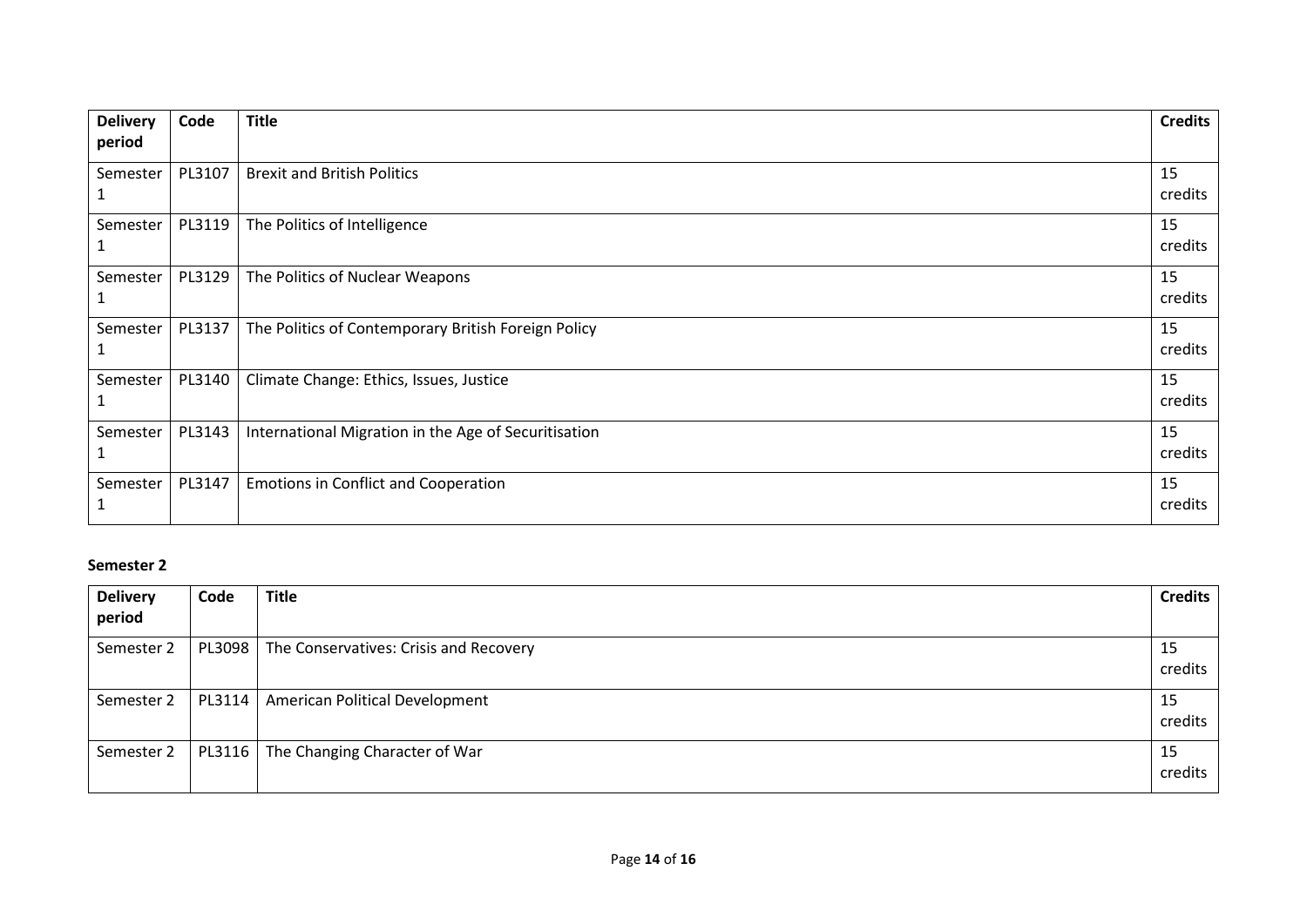| <b>Delivery</b> | Code   | <b>Title</b>                                           | <b>Credits</b> |
|-----------------|--------|--------------------------------------------------------|----------------|
| period          |        |                                                        |                |
| Semester 2      | PL3118 | <b>Global Justice and Human Rights</b>                 | 15<br>credits  |
| Semester 2      | PL3121 | The Politics of Slavery                                | 15<br>credits  |
| Semester 2      | PL3122 | The Political Legacies of Conflict in Northern Ireland | 15<br>credits  |
| Semester 2      | PL3127 | Political Participation in Britain                     | 15<br>credits  |
| Semester 2      | PL3144 | Politics and War in Outer Space                        | 15<br>credits  |
| Semester 2      | PL3145 | Gender, Race and War                                   | 15<br>credits  |

#### **THIRD YEAR (YEAR ABROAD)**

The third year will be spent abroad either taking approved courses amounting to 120 Leicester credits in an institution associated with the Department of Politics and International Relations under the Erasmus framework student mobility programme, (European institutions), or under the University's Study Abroad programme (institutions outside the European Union). Students will be required to complete the approved courses satisfactorily. Passing examinations in those courses shall be regarded as evidence of the students having completed them satisfactorily. Students who, in the opinion of the Board of Examiners, have not satisfactorily followed the approved courses at the overseas institution will not normally be allowed to proceed to the final year of the course, but may be permitted to transfer to the final year of BA Politics and International Relations without year abroad.

The year abroad will not contribute towards the overall classification, and will therefore be assessed on a pass or fail basis.

List of partner institutions:

Université [de Liege, Belgium](https://www.ulg.ac.be/cms/c_5000/en/home)